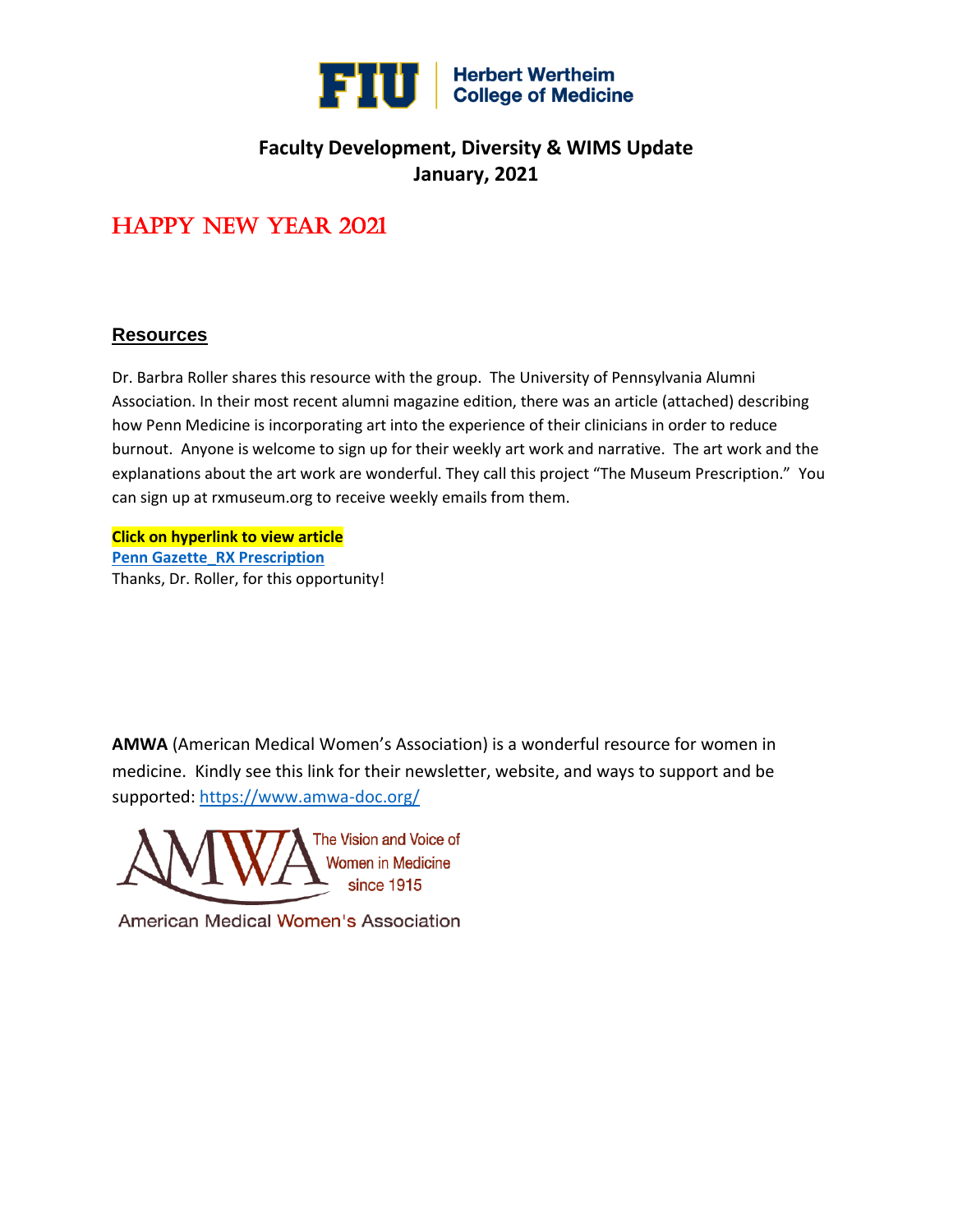

## **Upcoming Events:**

#### **Register in advance for this meeting:**

https://fiu.zoom.us/meeting/register/tJMldOmtrj8uEtKcyaaoMAqJWY4gnYdZPvFK

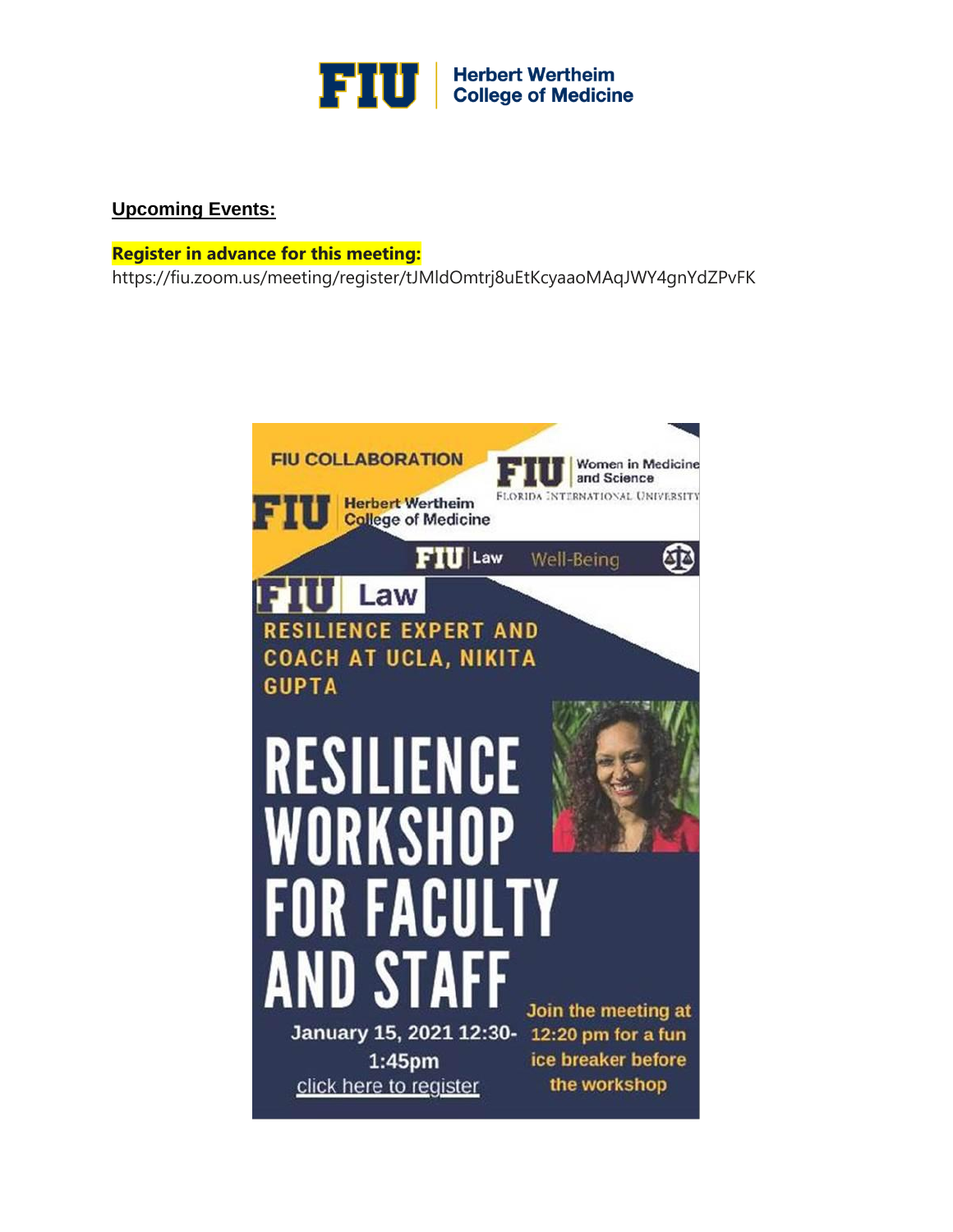

## **Virtual Community Health Classes Week of January 4**

**HOW TO JOIN A CLASS:** Classes are in Eastern Standard Time (EST). To join one of the classes below, simply click on the link from any electronic device or enter the ID on Zoom with the password "zoom" in lowercase letters. New to Zoom? Visit [https://zoom.us/join](https://urldefense.proofpoint.com/v2/url?u=https-3A__click.icptrack.com_icp_relay.php-3Fr-3D50454351-26msgid-3D518883-26act-3D28BB-26c-3D1142700-26destination-3Dhttps-253A-252F-252Fzoom.us-252Fjoin-26cf-3D24050-26v-3D264a90137158c05496db82fda92d8332a5ac604538affbd5e1b265d93540a05c&d=DwMFaQ&c=lhMMI368wojMYNABHh1gQQ&r=48LiaEKVb-T5CUy6xb712A&m=tH4b7OcVqZQAplbN44VfC-E-vUlI1gYI1zayGbD4KVs&s=AQZyv32baRJ6QuMoGzvPYu3P8qr44FDKFC0qG2J-SwI&e=) to learn more. Classes are subject to change without notice. Visit Events. Baptist Health.net for the most updated list.

### **Any Day or Time:**

#### **Check out Baptist HealthTalk**

Podcasts on trending topics all day every day.

**Click [here](https://urldefense.proofpoint.com/v2/url?u=https-3A__click.icptrack.com_icp_relay.php-3Fr-3D50454351-26msgid-3D518883-26act-3D28BB-26c-3D1142700-26destination-3Dhttps-253A-252F-252Fevents.baptisthealth.net-252FClassesAndEventsDetails.aspx-253Fceid-253D5899813f-2D1b39-2D4795-2D81b0-2Df99db8b716e7-26cf-3D24050-26v-3D62cf3ff1d5650106b587be6250a0f541d87f80e09876404fb1d45500322cf1ac&d=DwMFaQ&c=lhMMI368wojMYNABHh1gQQ&r=48LiaEKVb-T5CUy6xb712A&m=tH4b7OcVqZQAplbN44VfC-E-vUlI1gYI1zayGbD4KVs&s=_7zr8-cZy-h_JYkpqAAMdqjhf4eAwL5eGMkZeGhzlKk&e=) for more information.**

**Diabetes: Beyond the Basics**

Take our free on-line diabetes course in partnership with Florida International University.

**Click [here](https://urldefense.proofpoint.com/v2/url?u=https-3A__click.icptrack.com_icp_relay.php-3Fr-3D50454351-26msgid-3D518883-26act-3D28BB-26c-3D1142700-26destination-3Dhttps-253A-252F-252Fevents.baptisthealth.net-252FClassesAndEventsDetails.aspx-253Fceid-253Df83d93c8-2Dc9d5-2D41ca-2Dae77-2D3b1cf3b5c91a-26cf-3D24050-26v-3D104d43c2c2556d50f5d0b9f7d76345c955389c9ffe78cf9d3d6597b4c96e5ea4&d=DwMFaQ&c=lhMMI368wojMYNABHh1gQQ&r=48LiaEKVb-T5CUy6xb712A&m=tH4b7OcVqZQAplbN44VfC-E-vUlI1gYI1zayGbD4KVs&s=2Uu5w3O-7HE9tIMp3EgdqPOvXYVfmeFQsKNtiXxfhkY&e=) for more information.**

**Nutrition Done Right** Take our free on-line nutrition course in partnership with Florida International University.

**Click [here](https://urldefense.proofpoint.com/v2/url?u=https-3A__click.icptrack.com_icp_relay.php-3Fr-3D50454351-26msgid-3D518883-26act-3D28BB-26c-3D1142700-26destination-3Dhttps-253A-252F-252Fevents.baptisthealth.net-252FClassesAndEventsDetails.aspx-253Fceid-253D970ead2f-2Dfd49-2D42f8-2D86ca-2Dccd5678aa0ad-26cf-3D24050-26v-3Dd53f0df6bd77778b846f5c7a9712c964dc5d904c8a2b23d1bf924eda679f2f43&d=DwMFaQ&c=lhMMI368wojMYNABHh1gQQ&r=48LiaEKVb-T5CUy6xb712A&m=tH4b7OcVqZQAplbN44VfC-E-vUlI1gYI1zayGbD4KVs&s=_1u2EOp9bx9S8wAYhXIQsDBklNTDTW-agB-ErdgRr6c&e=) for more information.**

## **Wednesday, January 6**

**8:30 a.m. | ID: 938 4530 2803**

**Zumba® Gold**

**[https://baptisthealth.zoom.us/j/93845302803?pwd=K0pUZ1pTVHd2OG1UMnVOTmtVbjQrZz09](https://urldefense.proofpoint.com/v2/url?u=https-3A__click.icptrack.com_icp_relay.php-3Fr-3D50454351-26msgid-3D518883-26act-3D28BB-26c-3D1142700-26destination-3Dhttps-253A-252F-252Fbaptisthealth.zoom.us-252Fj-252F93845302803-253Fpwd-253DK0pUZ1pTVHd2OG1UMnVOTmtVbjQrZz09-26cf-3D24050-26v-3D580968a6bc7988eaa097f1cf7475ea9a7b308354ee95222bdd46c59cd824adff&d=DwMFaQ&c=lhMMI368wojMYNABHh1gQQ&r=48LiaEKVb-T5CUy6xb712A&m=tH4b7OcVqZQAplbN44VfC-E-vUlI1gYI1zayGbD4KVs&s=6O3NHO8oXGuXIYpMbQ1buvbVRo_DSl2pJ797BMT8duk&e=)**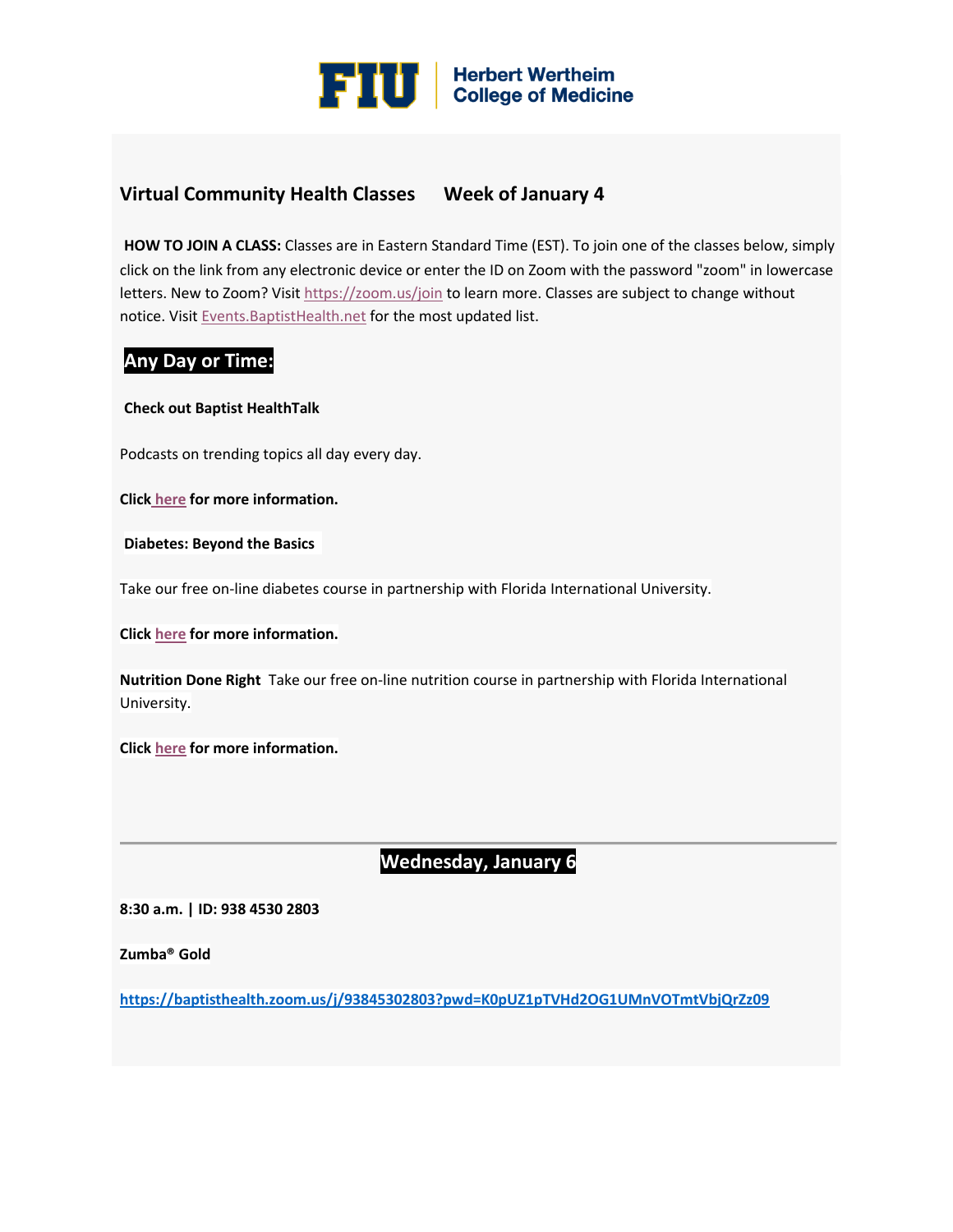

**9:30 a.m. | ID: 913 1744 3522**

**Meditation and Stretch**

**[https://baptisthealth.zoom.us/j/91317443522?pwd=TExVNVVnNWNWS3JFLzhZa282a1hRZz09](https://urldefense.proofpoint.com/v2/url?u=https-3A__click.icptrack.com_icp_relay.php-3Fr-3D50454351-26msgid-3D518883-26act-3D28BB-26c-3D1142700-26destination-3Dhttps-253A-252F-252Fbaptisthealth.zoom.us-252Fj-252F91317443522-253Fpwd-253DTExVNVVnNWNWS3JFLzhZa282a1hRZz09-26cf-3D24050-26v-3De7976211c5f45cacd05cb943d69dd62a175e0c2bd8755f498f95c4d20cd2ecd5&d=DwMFaQ&c=lhMMI368wojMYNABHh1gQQ&r=48LiaEKVb-T5CUy6xb712A&m=tH4b7OcVqZQAplbN44VfC-E-vUlI1gYI1zayGbD4KVs&s=983yg33kIttu6oAg5VqZYhhAB2U18LOMAe_9VjAZ2ls&e=)**

**10:30 a.m. | ID: 930 5550 4571**

**Cardio Strength**

**[https://baptisthealth.zoom.us/j/93055504571?pwd=Q3FMUDZ0V0JONW1STVJWYStLSGFqZz09](https://urldefense.proofpoint.com/v2/url?u=https-3A__click.icptrack.com_icp_relay.php-3Fr-3D50454351-26msgid-3D518883-26act-3D28BB-26c-3D1142700-26destination-3Dhttps-253A-252F-252Fbaptisthealth.zoom.us-252Fj-252F93055504571-253Fpwd-253DQ3FMUDZ0V0JONW1STVJWYStLSGFqZz09-26cf-3D24050-26v-3D250a481062e4363748842097d6dc8bf6e209397345f8be849b9821ba0667f504&d=DwMFaQ&c=lhMMI368wojMYNABHh1gQQ&r=48LiaEKVb-T5CUy6xb712A&m=tH4b7OcVqZQAplbN44VfC-E-vUlI1gYI1zayGbD4KVs&s=yIe-h1AIeID97B00Zak_Qn-9nvc_HrrYgvhEbeiYsI4&e=)**

**11:30 a.m. | ID: 939 3264 3505**

**Chair Tai Chi**

**[https://baptisthealth.zoom.us/j/93932643505?pwd=bHM4Y0lITlZkTDIwQTFBZ0tvd3JTdz09](https://urldefense.proofpoint.com/v2/url?u=https-3A__click.icptrack.com_icp_relay.php-3Fr-3D50454351-26msgid-3D518883-26act-3D28BB-26c-3D1142700-26destination-3Dhttps-253A-252F-252Fbaptisthealth.zoom.us-252Fj-252F93932643505-253Fpwd-253DbHM4Y0lITlZkTDIwQTFBZ0tvd3JTdz09-26cf-3D24050-26v-3D21b263ca7fd39ddfe3db392839bc47cbba395c0a97634770a6db5f14f204e3e9&d=DwMFaQ&c=lhMMI368wojMYNABHh1gQQ&r=48LiaEKVb-T5CUy6xb712A&m=tH4b7OcVqZQAplbN44VfC-E-vUlI1gYI1zayGbD4KVs&s=nncH6oSsxom2n9XgyStyl6x5MftviaAbCW9uwPTRbRY&e=)**

**12 noon | ID: 922 7442 9564**

**Barre**

**[https://baptisthealth.zoom.us/j/92274429564?pwd=SW91L3NsOUluUDRwT2hMM2JLMnNWQT09](https://urldefense.proofpoint.com/v2/url?u=https-3A__click.icptrack.com_icp_relay.php-3Fr-3D50454351-26msgid-3D518883-26act-3D28BB-26c-3D1142700-26destination-3Dhttps-253A-252F-252Fbaptisthealth.zoom.us-252Fj-252F92274429564-253Fpwd-253DSW91L3NsOUluUDRwT2hMM2JLMnNWQT09-26cf-3D24050-26v-3Da10d335b86452c52a84959716eb8c5390d5cdc5630bca169b40abad6ab1bdb89&d=DwMFaQ&c=lhMMI368wojMYNABHh1gQQ&r=48LiaEKVb-T5CUy6xb712A&m=tH4b7OcVqZQAplbN44VfC-E-vUlI1gYI1zayGbD4KVs&s=G2NkdOIdkgu7smU1HLxZrj0eocM3C0EkIeKz7BdodSk&e=)**

**12:30 p.m. | ID: 954 1111 0201**

**Mind Over Muscle: Progressive Muscle Relaxation Meditation**

**[https://baptisthealth.zoom.us/j/95411110201?pwd=d09sMTBTdmV0TU5DTDZwM0hVU2I1UT09](https://urldefense.proofpoint.com/v2/url?u=https-3A__click.icptrack.com_icp_relay.php-3Fr-3D50454351-26msgid-3D518883-26act-3D28BB-26c-3D1142700-26destination-3Dhttps-253A-252F-252Fbaptisthealth.zoom.us-252Fj-252F95411110201-253Fpwd-253Dd09sMTBTdmV0TU5DTDZwM0hVU2I1UT09-26cf-3D24050-26v-3Dc9c5d3d96bb936b26250bcbdefcd686edb9c90530917b7ab7cba3145bc9c420b&d=DwMFaQ&c=lhMMI368wojMYNABHh1gQQ&r=48LiaEKVb-T5CUy6xb712A&m=tH4b7OcVqZQAplbN44VfC-E-vUlI1gYI1zayGbD4KVs&s=otGMYcaD4HcMj4Fknux9e7Sr5sVp77FsMSsLgvlSxEw&e=)**

**4 p.m. | ID: 958 2096 8971**

**Line Dancing**

**[https://baptisthealth.zoom.us/j/95820968971?pwd=UHgxbm5OaGNTTFNXcE1rbnowajVPQT09](https://urldefense.proofpoint.com/v2/url?u=https-3A__click.icptrack.com_icp_relay.php-3Fr-3D50454351-26msgid-3D518883-26act-3D28BB-26c-3D1142700-26destination-3Dhttps-253A-252F-252Fbaptisthealth.zoom.us-252Fj-252F95820968971-253Fpwd-253DUHgxbm5OaGNTTFNXcE1rbnowajVPQT09-26cf-3D24050-26v-3D3586680aa10d56638a8d14024d78593c52ff1e9508adb2bf0bfc363027297fec&d=DwMFaQ&c=lhMMI368wojMYNABHh1gQQ&r=48LiaEKVb-T5CUy6xb712A&m=tH4b7OcVqZQAplbN44VfC-E-vUlI1gYI1zayGbD4KVs&s=8sy5E30RE8mAjeOWXMCkCr2VSa7T7-MoY5UORrj-U68&e=)**

**4:30 p.m. | ID: 975 5168 9526**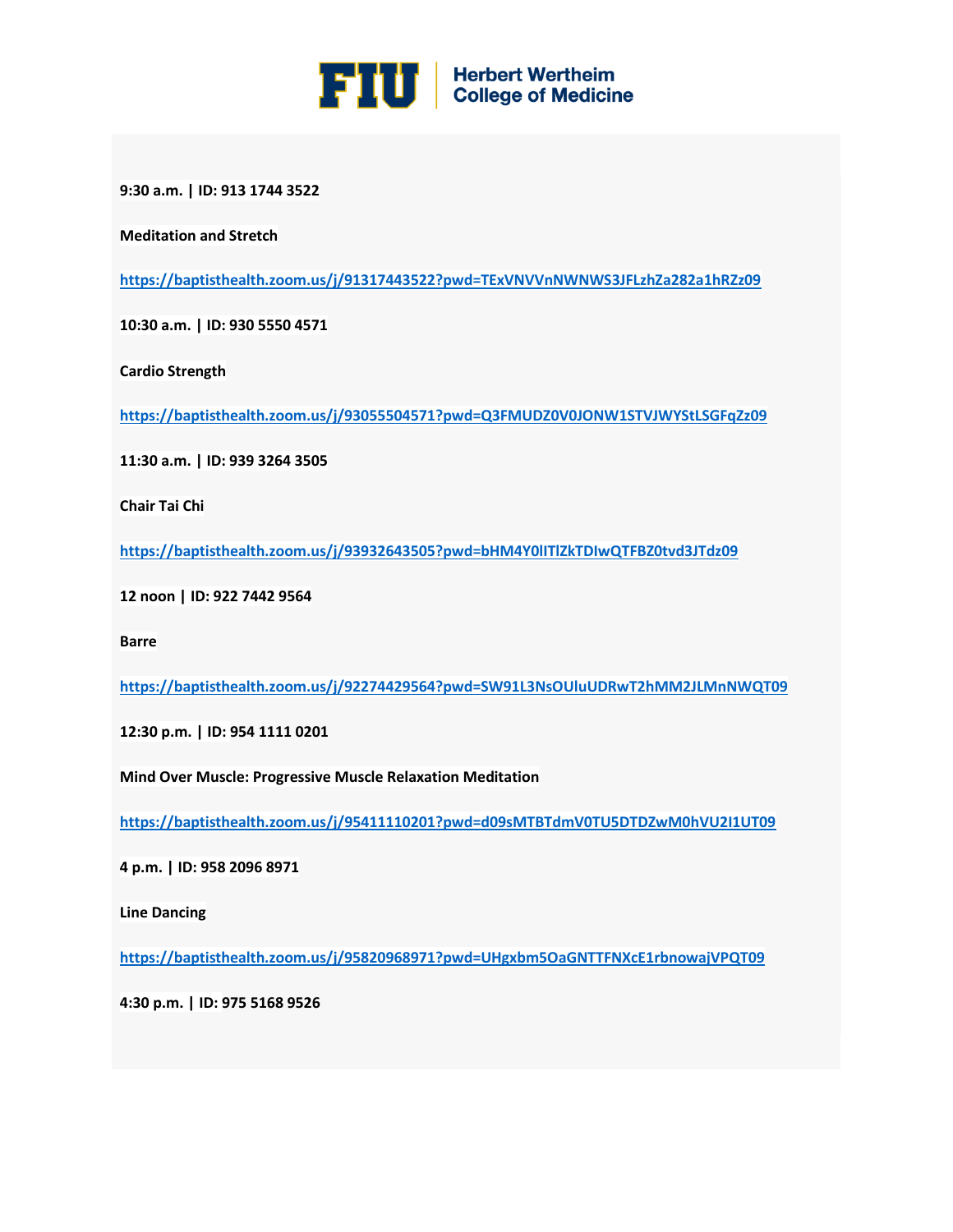

**Let's Talk About Women's Health - Kicking Off Your New Year's Weight Loss with Intermittent Fasting**

**[https://baptisthealth.zoom.us/j/97551689526?pwd=aFlIK0gvSElYeFdPMFM3N3NieTkydz09](https://urldefense.proofpoint.com/v2/url?u=https-3A__click.icptrack.com_icp_relay.php-3Fr-3D50454351-26msgid-3D518883-26act-3D28BB-26c-3D1142700-26destination-3Dhttps-253A-252F-252Fbaptisthealth.zoom.us-252Fj-252F97551689526-253Fpwd-253DaFlIK0gvSElYeFdPMFM3N3NieTkydz09-26cf-3D24050-26v-3Dffb70047d000749682bc447d9d5f7b2b9909a38fdfd38d1158de86f4ee2e3cce&d=DwMFaQ&c=lhMMI368wojMYNABHh1gQQ&r=48LiaEKVb-T5CUy6xb712A&m=tH4b7OcVqZQAplbN44VfC-E-vUlI1gYI1zayGbD4KVs&s=4gUlAxDKznKudTsYxtWGBBlo5h6TGUBidKO4TJfeuLs&e=)**

**5 p.m. | ID: 983 9962 4089**

**Stretch and Relax**

**[https://baptisthealth.zoom.us/j/98399624089?pwd=VXdqbC9iUDErNytKRVY3eFliY0t5Zz09](https://urldefense.proofpoint.com/v2/url?u=https-3A__click.icptrack.com_icp_relay.php-3Fr-3D50454351-26msgid-3D518883-26act-3D28BB-26c-3D1142700-26destination-3Dhttps-253A-252F-252Fbaptisthealth.zoom.us-252Fj-252F98399624089-253Fpwd-253DVXdqbC9iUDErNytKRVY3eFliY0t5Zz09-26cf-3D24050-26v-3D897d2f3c8647c47c314cd434896c7b8ee387ff475c91f60f3f713478aabc401f&d=DwMFaQ&c=lhMMI368wojMYNABHh1gQQ&r=48LiaEKVb-T5CUy6xb712A&m=tH4b7OcVqZQAplbN44VfC-E-vUlI1gYI1zayGbD4KVs&s=slL4q_gfcPgR-Hij0qbjdhIJwF4xD7MLhMxTSagZ1pc&e=)**

**6 p.m. | ID: 923 3776 4943**

**Wellness Wednesday: Fitness**

**[https://baptisthealth.zoom.us/j/92337764943?pwd=YnRrU2FaRi9KR1pzZ0VHcWNQQTVhZz09](https://urldefense.proofpoint.com/v2/url?u=https-3A__click.icptrack.com_icp_relay.php-3Fr-3D50454351-26msgid-3D518883-26act-3D28BB-26c-3D1142700-26destination-3Dhttps-253A-252F-252Fbaptisthealth.zoom.us-252Fj-252F92337764943-253Fpwd-253DYnRrU2FaRi9KR1pzZ0VHcWNQQTVhZz09-26cf-3D24050-26v-3D2185781a09fb9cba0dd09a05809e414096602900af453cfae32bc7c76b499e92&d=DwMFaQ&c=lhMMI368wojMYNABHh1gQQ&r=48LiaEKVb-T5CUy6xb712A&m=tH4b7OcVqZQAplbN44VfC-E-vUlI1gYI1zayGbD4KVs&s=X8w2GP9piA8rn9kfFRgvhEK0GIf4dtjEsADleJLuILE&e=)**

**7 p.m. | ID: 967 6047 2532**

**Yoga**

**[https://baptisthealth.zoom.us/j/96760472532?pwd=OVlvWUxaM2p2eExqM2gzbXdUcVVUdz09](https://urldefense.proofpoint.com/v2/url?u=https-3A__click.icptrack.com_icp_relay.php-3Fr-3D50454351-26msgid-3D518883-26act-3D28BB-26c-3D1142700-26destination-3Dhttps-253A-252F-252Fbaptisthealth.zoom.us-252Fj-252F96760472532-253Fpwd-253DOVlvWUxaM2p2eExqM2gzbXdUcVVUdz09-26cf-3D24050-26v-3D38e96b559f902f6b094a8a3924b83e1123ca26ab33ebd2f08bdb93ba303f433f&d=DwMFaQ&c=lhMMI368wojMYNABHh1gQQ&r=48LiaEKVb-T5CUy6xb712A&m=tH4b7OcVqZQAplbN44VfC-E-vUlI1gYI1zayGbD4KVs&s=GyaCR5X4FTqJpyPNfCeMd8B4Wp97V3UQSkzDLAPqqAw&e=)**

#### **Thursday, January 7**

**8 a.m. | ID: 947 3377 9273**

**Barre**

**[https://baptisthealth.zoom.us/j/94733779273?pwd=bkZBdEJWTEU2LzlqZjJWMS9MRlFQUT09](https://urldefense.proofpoint.com/v2/url?u=https-3A__click.icptrack.com_icp_relay.php-3Fr-3D50454351-26msgid-3D518883-26act-3D28BB-26c-3D1142700-26destination-3Dhttps-253A-252F-252Fbaptisthealth.zoom.us-252Fj-252F94733779273-253Fpwd-253DbkZBdEJWTEU2LzlqZjJWMS9MRlFQUT09-26cf-3D24050-26v-3D5be19e5e5f2942e77a43eea92d988f3daaaec0cf33bab193423564f96445d0ea&d=DwMFaQ&c=lhMMI368wojMYNABHh1gQQ&r=48LiaEKVb-T5CUy6xb712A&m=tH4b7OcVqZQAplbN44VfC-E-vUlI1gYI1zayGbD4KVs&s=ubDUFG3GvAPtNsHzVHlTDgIP04KRnNewi2MOCzCHiSs&e=)**

**8:30 a.m. | ID: 973 4793 3368**

**Core and Stretch**

**[https://baptisthealth.zoom.us/j/97347933368?pwd=bmNmUDNONmE4bjhsbWp2RlFsb2JDUT09](https://urldefense.proofpoint.com/v2/url?u=https-3A__click.icptrack.com_icp_relay.php-3Fr-3D50454351-26msgid-3D518883-26act-3D28BB-26c-3D1142700-26destination-3Dhttps-253A-252F-252Fbaptisthealth.zoom.us-252Fj-252F97347933368-253Fpwd-253DbmNmUDNONmE4bjhsbWp2RlFsb2JDUT09-26cf-3D24050-26v-3D0464282ee15eb1e84fbb74facca43dcd88cad46744f9e8ac549b5a574ccc5863&d=DwMFaQ&c=lhMMI368wojMYNABHh1gQQ&r=48LiaEKVb-T5CUy6xb712A&m=tH4b7OcVqZQAplbN44VfC-E-vUlI1gYI1zayGbD4KVs&s=df18GLJviYNtjqy-5VccK4ewE0fhMk_BHd8Pf5kH_UU&e=)**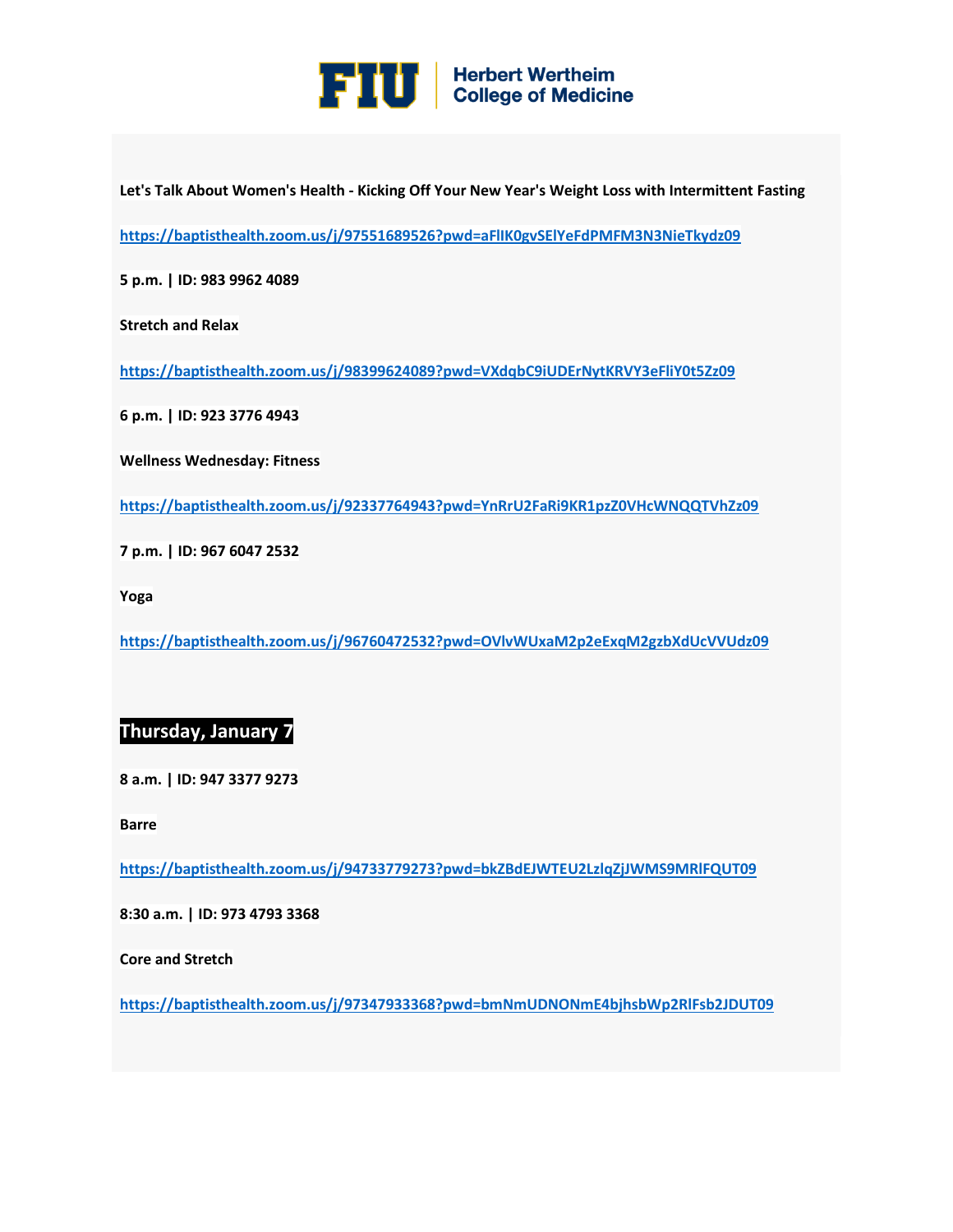

**9 a.m. | ID: 927 6994 8595**

**Tai Chi**

**[https://baptisthealth.zoom.us/j/92769948595?pwd=TzBra0cyMTdrYzE5TlZQbzdHRk9rUT09](https://urldefense.proofpoint.com/v2/url?u=https-3A__click.icptrack.com_icp_relay.php-3Fr-3D50454351-26msgid-3D518883-26act-3D28BB-26c-3D1142700-26destination-3Dhttps-253A-252F-252Fbaptisthealth.zoom.us-252Fj-252F92769948595-253Fpwd-253DTzBra0cyMTdrYzE5TlZQbzdHRk9rUT09-26cf-3D24050-26v-3Db063cf37b76805613c132e967f2909eed9ba7db9cfa93f863d869901a1a61057&d=DwMFaQ&c=lhMMI368wojMYNABHh1gQQ&r=48LiaEKVb-T5CUy6xb712A&m=tH4b7OcVqZQAplbN44VfC-E-vUlI1gYI1zayGbD4KVs&s=BO39KvSJKSFlUBafMgwFPhRX9yvlHkNN_fikQUdoO14&e=)**

**10 a.m. | ID: 981 8295 4717**

**Total Body Sculpt**

**[https://baptisthealth.zoom.us/j/98182954717?pwd=USt4WmFSejJXQWZVS1hEWGdsR0Vodz09](https://urldefense.proofpoint.com/v2/url?u=https-3A__click.icptrack.com_icp_relay.php-3Fr-3D50454351-26msgid-3D518883-26act-3D28BB-26c-3D1142700-26destination-3Dhttps-253A-252F-252Fbaptisthealth.zoom.us-252Fj-252F98182954717-253Fpwd-253DUSt4WmFSejJXQWZVS1hEWGdsR0Vodz09-26cf-3D24050-26v-3Dc404213ecb284a88d26757c8b27927014ac4782ba367b816adf8930c0facc331&d=DwMFaQ&c=lhMMI368wojMYNABHh1gQQ&r=48LiaEKVb-T5CUy6xb712A&m=tH4b7OcVqZQAplbN44VfC-E-vUlI1gYI1zayGbD4KVs&s=ovuJ9PjY35zmR4AQ1BX-Dw2HAit4P3UFGzqcFLr4Dy8&e=)**

**10 a.m. | ID: 950 4923 3416**

**15 Minutes to Refresh and Recharge**

**[https://baptisthealth.zoom.us/j/95049233416?pwd=ZWlSZ1BMWW41RzlhaXNzWEpRdldBQT09](https://urldefense.proofpoint.com/v2/url?u=https-3A__click.icptrack.com_icp_relay.php-3Fr-3D50454351-26msgid-3D518883-26act-3D28BB-26c-3D1142700-26destination-3Dhttps-253A-252F-252Fbaptisthealth.zoom.us-252Fj-252F95049233416-253Fpwd-253DZWlSZ1BMWW41RzlhaXNzWEpRdldBQT09-26cf-3D24050-26v-3Da7cf98396038160e7b62393b6245b204c0c9e44eed978fff509ce33ddb8ea031&d=DwMFaQ&c=lhMMI368wojMYNABHh1gQQ&r=48LiaEKVb-T5CUy6xb712A&m=tH4b7OcVqZQAplbN44VfC-E-vUlI1gYI1zayGbD4KVs&s=cDtAzMEILQq0JmpOYcFop-NgjCCOCjzsH0TFz4UFW3Q&e=)**

**12 noon | ID: 923 5911 5634**

**Tai Chi**

**[https://baptisthealth.zoom.us/j/92359115634?pwd=N1dYRDREQkhSM3BYRDRIN1ZIUnYrdz09](https://urldefense.proofpoint.com/v2/url?u=https-3A__click.icptrack.com_icp_relay.php-3Fr-3D50454351-26msgid-3D518883-26act-3D28BB-26c-3D1142700-26destination-3Dhttps-253A-252F-252Fbaptisthealth.zoom.us-252Fj-252F92359115634-253Fpwd-253DN1dYRDREQkhSM3BYRDRIN1ZIUnYrdz09-26cf-3D24050-26v-3D33fd8a362e171957c3622eea61881cda6dd97f899a917e9254f80ebf792e6eea&d=DwMFaQ&c=lhMMI368wojMYNABHh1gQQ&r=48LiaEKVb-T5CUy6xb712A&m=tH4b7OcVqZQAplbN44VfC-E-vUlI1gYI1zayGbD4KVs&s=JOZ-GZCXn4WZbM0_9c5xwLn7nsfHsffBHsQAfHfWW0k&e=)**

**12 noon | ID: 978 4135 7397**

**Say "Hello" to Healthcare at Home**

**[https://baptisthealth.zoom.us/j/97841357397?pwd=bGlLQitYcmtNR3dzdkt4dFI5d2xmUT09](https://urldefense.proofpoint.com/v2/url?u=https-3A__click.icptrack.com_icp_relay.php-3Fr-3D50454351-26msgid-3D518883-26act-3D28BB-26c-3D1142700-26destination-3Dhttps-253A-252F-252Fbaptisthealth.zoom.us-252Fj-252F97841357397-253Fpwd-253DbGlLQitYcmtNR3dzdkt4dFI5d2xmUT09-26cf-3D24050-26v-3D9165f0d20b3b778ff5dbde387ac5607570fc840c758f5b5d51913a6e739bf6d6&d=DwMFaQ&c=lhMMI368wojMYNABHh1gQQ&r=48LiaEKVb-T5CUy6xb712A&m=tH4b7OcVqZQAplbN44VfC-E-vUlI1gYI1zayGbD4KVs&s=KVn52EPcwZDVj5w16rZDKx97aDviscA36DXRYeMxGqs&e=)**

**12:30 p.m. | ID: 934 4062 5407**

**Ask the Psychiatrist: New Year, New Year's Resolutions**

**[https://baptisthealth.zoom.us/j/93440625407?pwd=alIxTUU2MngwTDRjTUpJSjZMNHl6Zz09](https://urldefense.proofpoint.com/v2/url?u=https-3A__click.icptrack.com_icp_relay.php-3Fr-3D50454351-26msgid-3D518883-26act-3D28BB-26c-3D1142700-26destination-3Dhttps-253A-252F-252Fbaptisthealth.zoom.us-252Fj-252F93440625407-253Fpwd-253DalIxTUU2MngwTDRjTUpJSjZMNHl6Zz09-26cf-3D24050-26v-3D2bbad6fb5b0b650f6e842acf8c7862a3242563f8e474fc332a1045559796ba56&d=DwMFaQ&c=lhMMI368wojMYNABHh1gQQ&r=48LiaEKVb-T5CUy6xb712A&m=tH4b7OcVqZQAplbN44VfC-E-vUlI1gYI1zayGbD4KVs&s=g30Q6YCEVKxzKLUXKYKKjftQlEz_fLVecqlGW-WY2qA&e=)**

**Rachel Rohaidy, M.D.**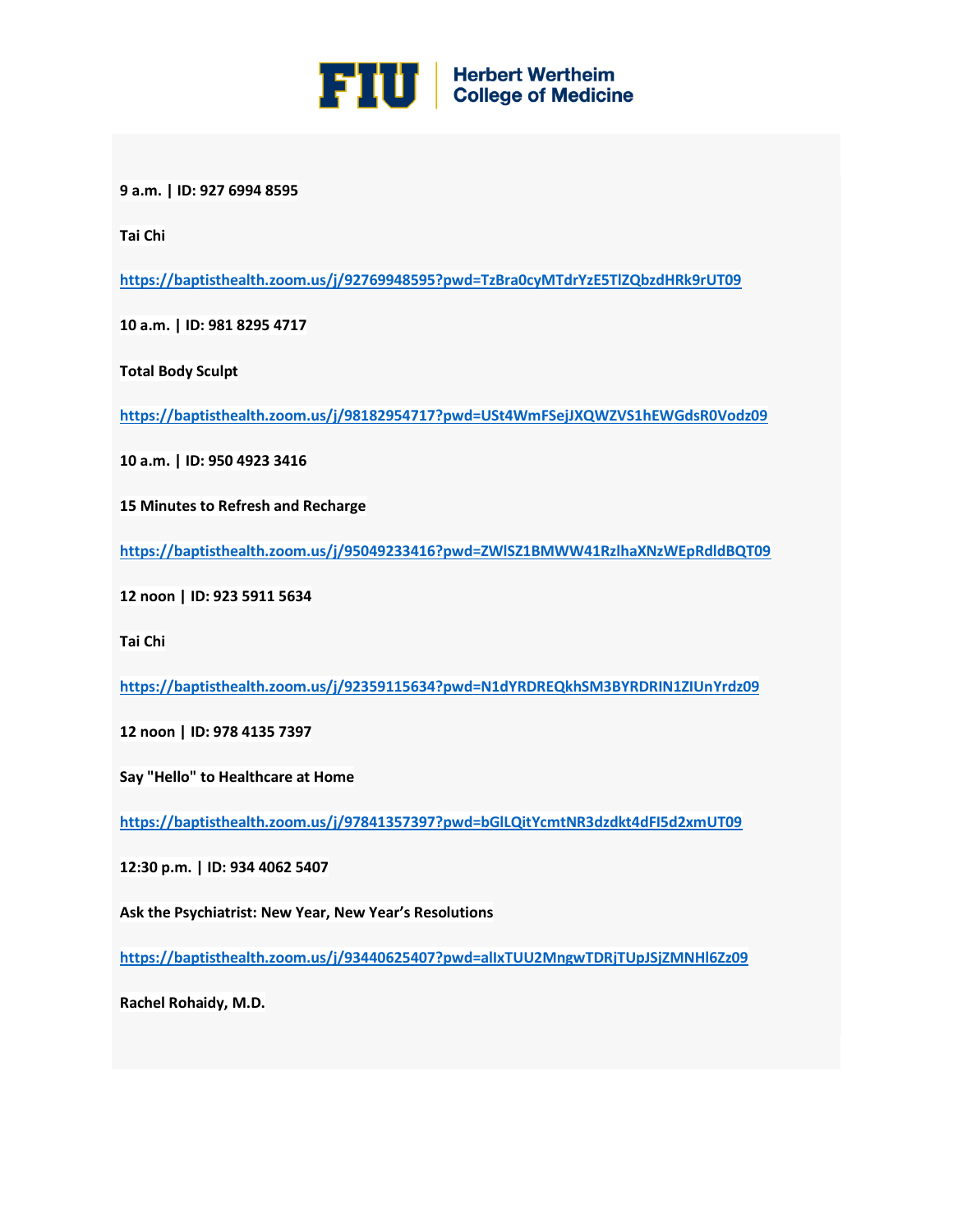

#### **1 p.m. | Boca Ballet Theatre Virtual Movement Class**

**Click to Register: [https://us02web.zoom.us/meeting/register/tZUqcOCuqj4tG9c-](https://urldefense.proofpoint.com/v2/url?u=https-3A__click.icptrack.com_icp_relay.php-3Fr-3D50454351-26msgid-3D518883-26act-3D28BB-26c-3D1142700-26destination-3Dhttps-253A-252F-252Fus02web.zoom.us-252Fmeeting-252Fregister-252FtZUqcOCuqj4tG9c-2DEpCMVdM0Pvzh7cTNqema-26cf-3D24050-26v-3D4dcccf9f51fe31c6849018748dfada08133ad97f4a0bcd1a11df16b190fc0dc0&d=DwMFaQ&c=lhMMI368wojMYNABHh1gQQ&r=48LiaEKVb-T5CUy6xb712A&m=tH4b7OcVqZQAplbN44VfC-E-vUlI1gYI1zayGbD4KVs&s=QoOjLbg2wHEBcK5_ObweqPUyXVROLG01EMA2LMt-Q4c&e=)[EpCMVdM0Pvzh7cTNqema](https://urldefense.proofpoint.com/v2/url?u=https-3A__click.icptrack.com_icp_relay.php-3Fr-3D50454351-26msgid-3D518883-26act-3D28BB-26c-3D1142700-26destination-3Dhttps-253A-252F-252Fus02web.zoom.us-252Fmeeting-252Fregister-252FtZUqcOCuqj4tG9c-2DEpCMVdM0Pvzh7cTNqema-26cf-3D24050-26v-3D4dcccf9f51fe31c6849018748dfada08133ad97f4a0bcd1a11df16b190fc0dc0&d=DwMFaQ&c=lhMMI368wojMYNABHh1gQQ&r=48LiaEKVb-T5CUy6xb712A&m=tH4b7OcVqZQAplbN44VfC-E-vUlI1gYI1zayGbD4KVs&s=QoOjLbg2wHEBcK5_ObweqPUyXVROLG01EMA2LMt-Q4c&e=)**

**2 p.m. | ID: 956 2995 6004**

**Zumba®**

**[https://baptisthealth.zoom.us/j/95629956004?pwd=NUttWmI0Z1BBbDd6MVh0UVJSenE2QT09](https://urldefense.proofpoint.com/v2/url?u=https-3A__click.icptrack.com_icp_relay.php-3Fr-3D50454351-26msgid-3D518883-26act-3D28BB-26c-3D1142700-26destination-3Dhttps-253A-252F-252Fbaptisthealth.zoom.us-252Fj-252F95629956004-253Fpwd-253DNUttWmI0Z1BBbDd6MVh0UVJSenE2QT09-26cf-3D24050-26v-3D33fc59c13c9c1a976be72d5768c372713a792c4ee28468625d73b9e447422ebd&d=DwMFaQ&c=lhMMI368wojMYNABHh1gQQ&r=48LiaEKVb-T5CUy6xb712A&m=tH4b7OcVqZQAplbN44VfC-E-vUlI1gYI1zayGbD4KVs&s=HxMOxib1wc9PEqw3w89kDqU8zruFfQGELKOJOk89UIg&e=)**

**3 p.m. | ID: 995 2198 5810**

**Nutrition Resolutions for 2021**

**[https://baptisthealth.zoom.us/j/99521985810?pwd=WnNlb2lQb2RpcGlZNjlwK0tKZG1MZz09](https://urldefense.proofpoint.com/v2/url?u=https-3A__click.icptrack.com_icp_relay.php-3Fr-3D50454351-26msgid-3D518883-26act-3D28BB-26c-3D1142700-26destination-3Dhttps-253A-252F-252Fbaptisthealth.zoom.us-252Fj-252F99521985810-253Fpwd-253DWnNlb2lQb2RpcGlZNjlwK0tKZG1MZz09-26cf-3D24050-26v-3D459c8c57b95112ec4db61504552800fe7fe67cc9fd289c4f9affca2bca3d944e&d=DwMFaQ&c=lhMMI368wojMYNABHh1gQQ&r=48LiaEKVb-T5CUy6xb712A&m=tH4b7OcVqZQAplbN44VfC-E-vUlI1gYI1zayGbD4KVs&s=d2z1dsX1DIWhA5t326aalIza6BpPykOe1oMCfhRvl1g&e=)**

**5 p.m. | ID: 926 8306 2641**

**Yoga With Bayfront Park**

**[https://baptisthealth.zoom.us/j/92683062641?pwd=VW95empaMzJzNzZLV2tLOXJ0dEt5dz09](https://urldefense.proofpoint.com/v2/url?u=https-3A__click.icptrack.com_icp_relay.php-3Fr-3D50454351-26msgid-3D518883-26act-3D28BB-26c-3D1142700-26destination-3Dhttps-253A-252F-252Fbaptisthealth.zoom.us-252Fj-252F92683062641-253Fpwd-253DVW95empaMzJzNzZLV2tLOXJ0dEt5dz09-26cf-3D24050-26v-3D6691123cc81d68e4f435df52a0be6904767de57fb2df57d3b0c7224b74e40bbe&d=DwMFaQ&c=lhMMI368wojMYNABHh1gQQ&r=48LiaEKVb-T5CUy6xb712A&m=tH4b7OcVqZQAplbN44VfC-E-vUlI1gYI1zayGbD4KVs&s=0gy4KVlzC_cOmqvop0iM3m2hAtJrtK2zWOVWUyj7ZQY&e=)**

**6:30 p.m. | ID: 910 2709 5004**

**Thoughtful Thursday Fitness**

**[https://baptisthealth.zoom.us/j/91027095004?pwd=Q0VRNFZrSy9tTlNkbllyM1F2NlNtZz09](https://urldefense.proofpoint.com/v2/url?u=https-3A__click.icptrack.com_icp_relay.php-3Fr-3D50454351-26msgid-3D518883-26act-3D28BB-26c-3D1142700-26destination-3Dhttps-253A-252F-252Fbaptisthealth.zoom.us-252Fj-252F91027095004-253Fpwd-253DQ0VRNFZrSy9tTlNkbllyM1F2NlNtZz09-26cf-3D24050-26v-3Dba53026686bdfa236bb9b168ae803703dc7af1e3ddf5c8200c6a2ce359573698&d=DwMFaQ&c=lhMMI368wojMYNABHh1gQQ&r=48LiaEKVb-T5CUy6xb712A&m=tH4b7OcVqZQAplbN44VfC-E-vUlI1gYI1zayGbD4KVs&s=3e97UuzqPKeF_vmXBiO2yIoZZjGiG94Uu4qKOwU3tjg&e=)**

**7 p.m. | ID: 923 5563 4532**

**Pilates**

**[https://baptisthealth.zoom.us/j/92355634532?pwd=SHRyMTB2dXgzelNuRUR2L0tjQ25nZz09](https://urldefense.proofpoint.com/v2/url?u=https-3A__click.icptrack.com_icp_relay.php-3Fr-3D50454351-26msgid-3D518883-26act-3D28BB-26c-3D1142700-26destination-3Dhttps-253A-252F-252Fbaptisthealth.zoom.us-252Fj-252F92355634532-253Fpwd-253DSHRyMTB2dXgzelNuRUR2L0tjQ25nZz09-26cf-3D24050-26v-3D9f6b833b01bc728c63abc3ca673e6ae9db42ba0090a657eae248769ece6b094d&d=DwMFaQ&c=lhMMI368wojMYNABHh1gQQ&r=48LiaEKVb-T5CUy6xb712A&m=tH4b7OcVqZQAplbN44VfC-E-vUlI1gYI1zayGbD4KVs&s=6bF_32pjE64lt-kkV11SGQFn_lbDrbJN0j-uuT7F-4I&e=)**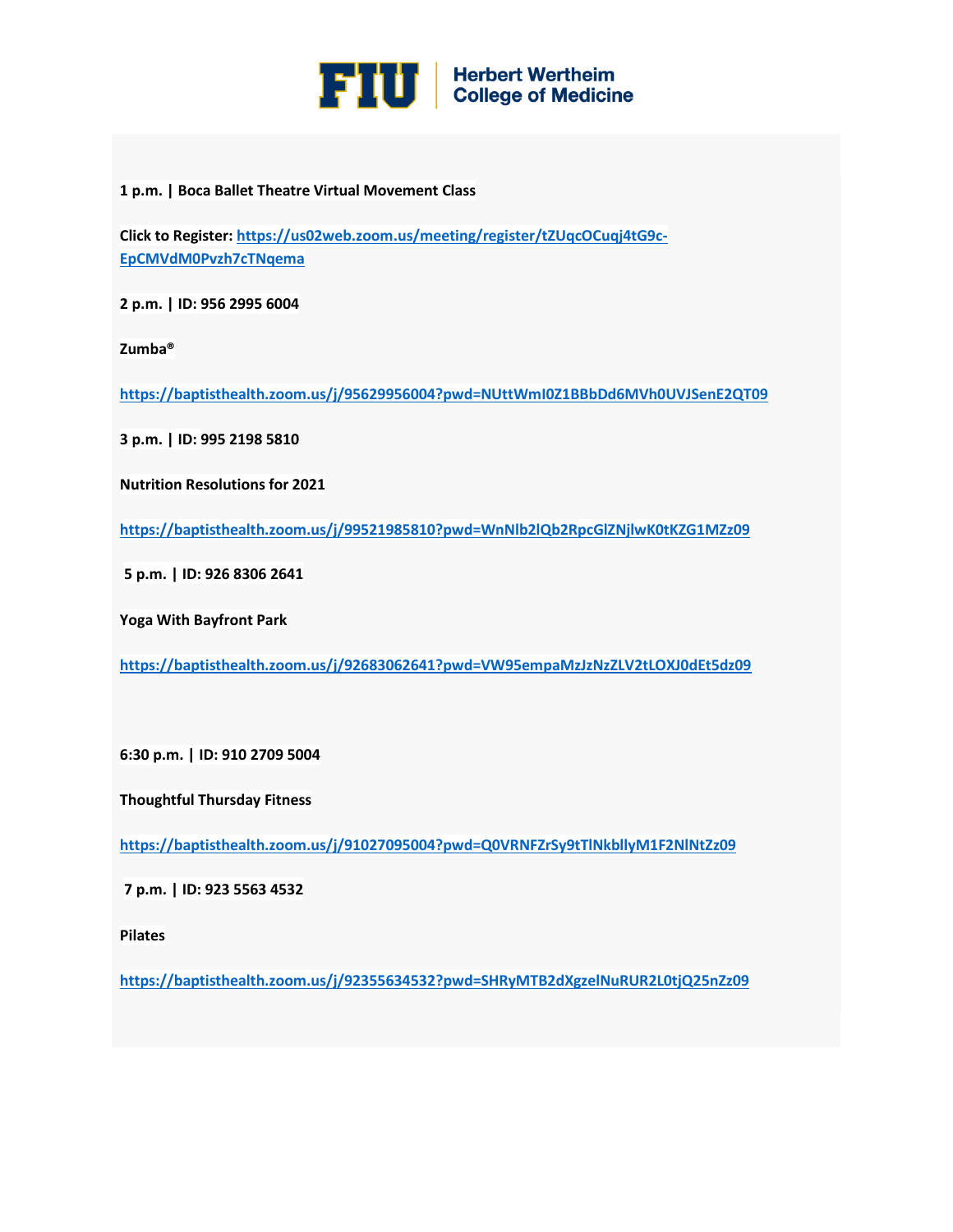

## **Friday, January 8**

**8 a.m. | ID: 989 0530 3794**

**Barre**

**[https://baptisthealth.zoom.us/j/98905303794?pwd=UWZmSnlld1NmYjE3WG5ZQ1pEejBsUT09](https://urldefense.proofpoint.com/v2/url?u=https-3A__click.icptrack.com_icp_relay.php-3Fr-3D50454351-26msgid-3D518883-26act-3D28BB-26c-3D1142700-26destination-3Dhttps-253A-252F-252Fbaptisthealth.zoom.us-252Fj-252F98905303794-253Fpwd-253DUWZmSnlld1NmYjE3WG5ZQ1pEejBsUT09-26cf-3D24050-26v-3Da06876d81b8774e7790cf1b63f57e7be32d75fa068bf71f4dda5e14d8e5f7742&d=DwMFaQ&c=lhMMI368wojMYNABHh1gQQ&r=48LiaEKVb-T5CUy6xb712A&m=tH4b7OcVqZQAplbN44VfC-E-vUlI1gYI1zayGbD4KVs&s=Cs5SsxPS4UPN0k5bY_N7t9N_LwWynxvmjdYomay61U0&e=)**

**8:30 a.m. | ID: 916 0684 5749**

**Cardio Strength**

**[https://baptisthealth.zoom.us/j/91606845749?pwd=bituV3FRU1BWV1pEM1NmY0o1M1YwUT09](https://urldefense.proofpoint.com/v2/url?u=https-3A__click.icptrack.com_icp_relay.php-3Fr-3D50454351-26msgid-3D518883-26act-3D28BB-26c-3D1142700-26destination-3Dhttps-253A-252F-252Fbaptisthealth.zoom.us-252Fj-252F91606845749-253Fpwd-253DbituV3FRU1BWV1pEM1NmY0o1M1YwUT09-26cf-3D24050-26v-3D796b6e312bf47aa9856974b32c63c3d580620a39fc4a239648ddde95a89995cc&d=DwMFaQ&c=lhMMI368wojMYNABHh1gQQ&r=48LiaEKVb-T5CUy6xb712A&m=tH4b7OcVqZQAplbN44VfC-E-vUlI1gYI1zayGbD4KVs&s=cFfO8XOPAELRi4UwmzqGMtf9bINlgcvYrepeeQYfZKs&e=)**

**9:30 a.m. | ID: 926 2661 2741**

**Meditation and Tips for Emotional Well-being**

**[https://baptisthealth.zoom.us/j/92626612741?pwd=SU8yQTFyWUp6SUtEUjVWQitrUnA1dz09](https://urldefense.proofpoint.com/v2/url?u=https-3A__click.icptrack.com_icp_relay.php-3Fr-3D50454351-26msgid-3D518883-26act-3D28BB-26c-3D1142700-26destination-3Dhttps-253A-252F-252Fbaptisthealth.zoom.us-252Fj-252F92626612741-253Fpwd-253DSU8yQTFyWUp6SUtEUjVWQitrUnA1dz09-26cf-3D24050-26v-3Dcb5abeefaf9b9f62e5c4875009b90bba0944a75403522f2e73427dbbd4f4c924&d=DwMFaQ&c=lhMMI368wojMYNABHh1gQQ&r=48LiaEKVb-T5CUy6xb712A&m=tH4b7OcVqZQAplbN44VfC-E-vUlI1gYI1zayGbD4KVs&s=ruy9q4zwyPkLVcGGvXQMOJB3XuV0iUOTrlOpGeypSrw&e=)**

**9:30 a.m. | ID: 942 0497 6173**

**20/20/20 Fitness**

**[https://baptisthealth.zoom.us/j/94204976173?pwd=ZThtWk1HTGEraEZRK0ZxVHZBaEpLQT09](https://urldefense.proofpoint.com/v2/url?u=https-3A__click.icptrack.com_icp_relay.php-3Fr-3D50454351-26msgid-3D518883-26act-3D28BB-26c-3D1142700-26destination-3Dhttps-253A-252F-252Fbaptisthealth.zoom.us-252Fj-252F94204976173-253Fpwd-253DZThtWk1HTGEraEZRK0ZxVHZBaEpLQT09-26cf-3D24050-26v-3Db6d6b187267af0a965df5b448c80d49656ac4b6c7fb7236774719cc435baa743&d=DwMFaQ&c=lhMMI368wojMYNABHh1gQQ&r=48LiaEKVb-T5CUy6xb712A&m=tH4b7OcVqZQAplbN44VfC-E-vUlI1gYI1zayGbD4KVs&s=1Pnvi2MY3rn2YfmDf3jNiHafLUzk3AAKmb9iqF9Xp7s&e=)**

**10 a.m. | ID: 939 7942 8084**

**Pilates**

**[https://baptisthealth.zoom.us/j/93979428084?pwd=eEIyZ1V6am5nMUpZeVlXenNHS3NQQT09](https://urldefense.proofpoint.com/v2/url?u=https-3A__click.icptrack.com_icp_relay.php-3Fr-3D50454351-26msgid-3D518883-26act-3D28BB-26c-3D1142700-26destination-3Dhttps-253A-252F-252Fbaptisthealth.zoom.us-252Fj-252F93979428084-253Fpwd-253DeEIyZ1V6am5nMUpZeVlXenNHS3NQQT09-26cf-3D24050-26v-3D8d10fc727be59c6fd06ffbf880b1ad77fb8ad88a81799cfad0825390cf12fc5b&d=DwMFaQ&c=lhMMI368wojMYNABHh1gQQ&r=48LiaEKVb-T5CUy6xb712A&m=tH4b7OcVqZQAplbN44VfC-E-vUlI1gYI1zayGbD4KVs&s=2DaivrFEe_jQ0Ug_HgBPDJxp8Bhj86xjXGJjGtFiS9U&e=)**

**11 a.m. | ID: 998 6767 7585**

**Nutrition Trends for 2021**

**[https://baptisthealth.zoom.us/j/99867677585?pwd=SVpIc1RTZjBSMStZa0JmRnlPMFJvQT09](https://urldefense.proofpoint.com/v2/url?u=https-3A__click.icptrack.com_icp_relay.php-3Fr-3D50454351-26msgid-3D518883-26act-3D28BB-26c-3D1142700-26destination-3Dhttps-253A-252F-252Fbaptisthealth.zoom.us-252Fj-252F99867677585-253Fpwd-253DSVpIc1RTZjBSMStZa0JmRnlPMFJvQT09-26cf-3D24050-26v-3D76becc977663cdb7dd4da4ca4341063a34d22cb2e0e23447aeea592d3023555e&d=DwMFaQ&c=lhMMI368wojMYNABHh1gQQ&r=48LiaEKVb-T5CUy6xb712A&m=tH4b7OcVqZQAplbN44VfC-E-vUlI1gYI1zayGbD4KVs&s=kk0lgECvK1aTjuAfDSSkeZvNaKHINg6_E5HAj1bFTak&e=)**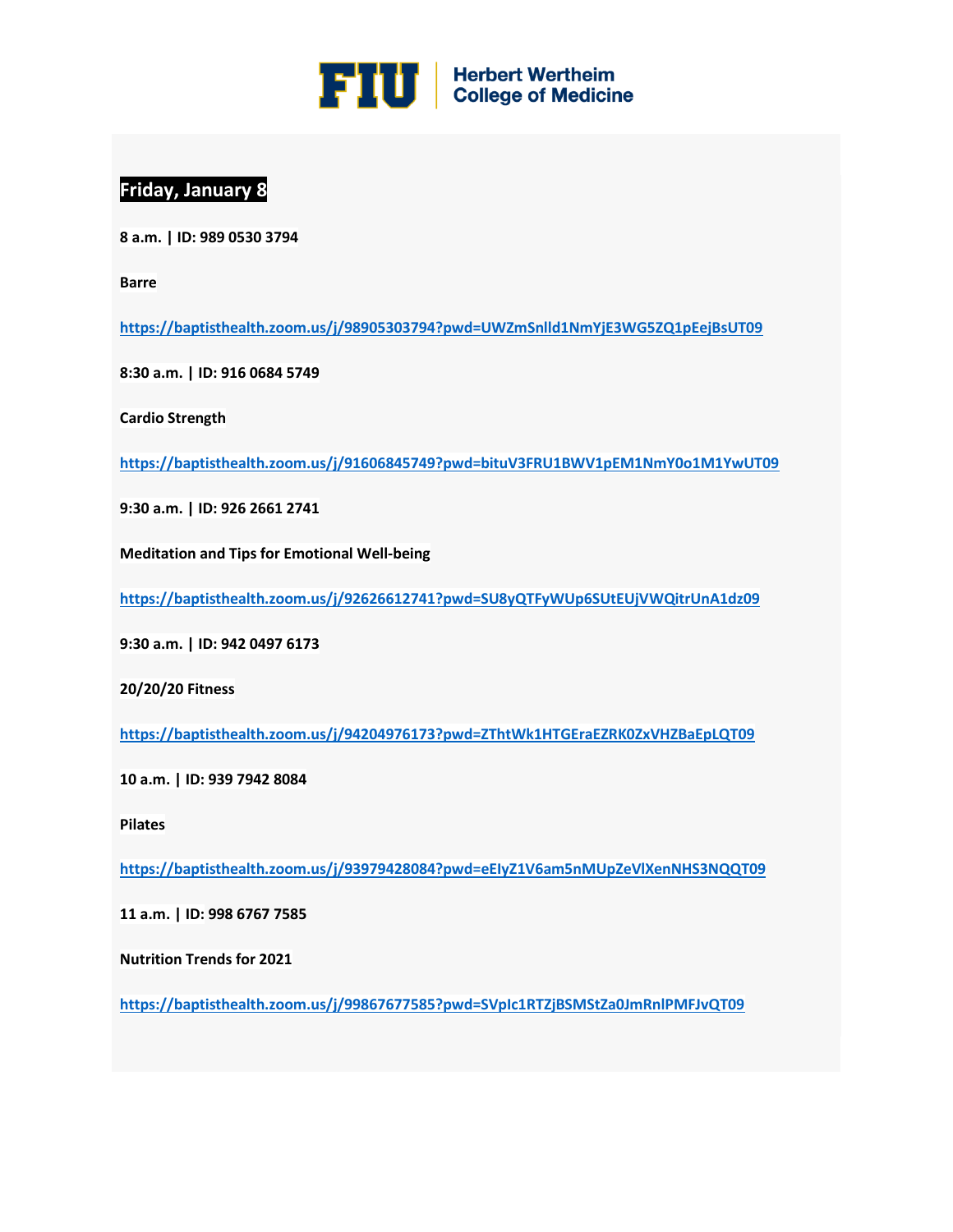

**11 a.m. | ID: 997 7582 2018**

**Tai Chi**

**[https://baptisthealth.zoom.us/j/99775822018?pwd=MHZvdDJUL1BZcUJ1Rkh2aUZMRlVZQT09](https://urldefense.proofpoint.com/v2/url?u=https-3A__click.icptrack.com_icp_relay.php-3Fr-3D50454351-26msgid-3D518883-26act-3D28BB-26c-3D1142700-26destination-3Dhttps-253A-252F-252Fbaptisthealth.zoom.us-252Fj-252F99775822018-253Fpwd-253DMHZvdDJUL1BZcUJ1Rkh2aUZMRlVZQT09-26cf-3D24050-26v-3D6b5aa48e70aa9ab1a275853bef9fe2e0638747c643f80624b73c67e8817e5d13&d=DwMFaQ&c=lhMMI368wojMYNABHh1gQQ&r=48LiaEKVb-T5CUy6xb712A&m=tH4b7OcVqZQAplbN44VfC-E-vUlI1gYI1zayGbD4KVs&s=xLhW1rwkGAMLFF1MdnDCSQkA1fp5DL9RGUSbuyBN5yU&e=)**

**12:30 p.m. | ID: 919 9648 6379**

**Zumba®**

**[https://baptisthealth.zoom.us/j/91996486379?pwd=d1lxNEdUbEpNZXFYSGxZb3NCQ1NnUT09](https://urldefense.proofpoint.com/v2/url?u=https-3A__click.icptrack.com_icp_relay.php-3Fr-3D50454351-26msgid-3D518883-26act-3D28BB-26c-3D1142700-26destination-3Dhttps-253A-252F-252Fbaptisthealth.zoom.us-252Fj-252F91996486379-253Fpwd-253Dd1lxNEdUbEpNZXFYSGxZb3NCQ1NnUT09-26cf-3D24050-26v-3Db37dfdc46d90a70327a67c1e28d0be276ed148eb5585b776807637424e4f9bc5&d=DwMFaQ&c=lhMMI368wojMYNABHh1gQQ&r=48LiaEKVb-T5CUy6xb712A&m=tH4b7OcVqZQAplbN44VfC-E-vUlI1gYI1zayGbD4KVs&s=CYg5mVV5RSrQ3_lIHeMHFQJDARwMwmzInXEDQQENjdc&e=)**

**2:30 p.m. | ID: 996 6487 0114**

**15 Minutes to Refresh and Recharge**

**[https://baptisthealth.zoom.us/j/99664870114?pwd=UDBQSW1YcHhIY240SUMzaHlrYnFqUT09](https://urldefense.proofpoint.com/v2/url?u=https-3A__click.icptrack.com_icp_relay.php-3Fr-3D50454351-26msgid-3D518883-26act-3D28BB-26c-3D1142700-26destination-3Dhttps-253A-252F-252Fbaptisthealth.zoom.us-252Fj-252F99664870114-253Fpwd-253DUDBQSW1YcHhIY240SUMzaHlrYnFqUT09-26cf-3D24050-26v-3De8f3377b89a170c2ec6390aa6fdf2b72e85f40bda0f6f675e5c9272e1a2aecbf&d=DwMFaQ&c=lhMMI368wojMYNABHh1gQQ&r=48LiaEKVb-T5CUy6xb712A&m=tH4b7OcVqZQAplbN44VfC-E-vUlI1gYI1zayGbD4KVs&s=w4fgFhpe1SXF75CxDHoIwQg6P-HS6Kb2W2nw2rvL7bc&e=)**

**4 p.m. | ID: 981 8476 9299**

**Zumba®**

**[https://baptisthealth.zoom.us/j/98184769299?pwd=UUJoSlJRaXd2WGZFK0NqZUxSU0VFdz09](https://urldefense.proofpoint.com/v2/url?u=https-3A__click.icptrack.com_icp_relay.php-3Fr-3D50454351-26msgid-3D518883-26act-3D28BB-26c-3D1142700-26destination-3Dhttps-253A-252F-252Fbaptisthealth.zoom.us-252Fj-252F98184769299-253Fpwd-253DUUJoSlJRaXd2WGZFK0NqZUxSU0VFdz09-26cf-3D24050-26v-3D27a73e7d170227dfaacd3529d6bab131636266156746970455f4e61d85b15432&d=DwMFaQ&c=lhMMI368wojMYNABHh1gQQ&r=48LiaEKVb-T5CUy6xb712A&m=tH4b7OcVqZQAplbN44VfC-E-vUlI1gYI1zayGbD4KVs&s=ALBGtrTHDkSrLb3v0j_yyKXGWtb06nAz1AAX_Lt1gwQ&e=)**

## **Saturday, January 9**

**8 a.m. | ID: 955 7772 0772**

**Barre**

**[https://baptisthealth.zoom.us/j/95577720772?pwd=NHBObGt0MVR3eGlqMUgzeUEwZzNhQT09](https://urldefense.proofpoint.com/v2/url?u=https-3A__click.icptrack.com_icp_relay.php-3Fr-3D50454351-26msgid-3D518883-26act-3D28BB-26c-3D1142700-26destination-3Dhttps-253A-252F-252Fbaptisthealth.zoom.us-252Fj-252F95577720772-253Fpwd-253DNHBObGt0MVR3eGlqMUgzeUEwZzNhQT09-26cf-3D24050-26v-3Dd046344c2babbfc91ef1b7f72adbf91fd9ebe5550db45179447e34b437a70b29&d=DwMFaQ&c=lhMMI368wojMYNABHh1gQQ&r=48LiaEKVb-T5CUy6xb712A&m=tH4b7OcVqZQAplbN44VfC-E-vUlI1gYI1zayGbD4KVs&s=dMxGsGZ9IcIaq1mJ1NeECPoIkf_YgkwSwXF7ZnEv3Jc&e=)**